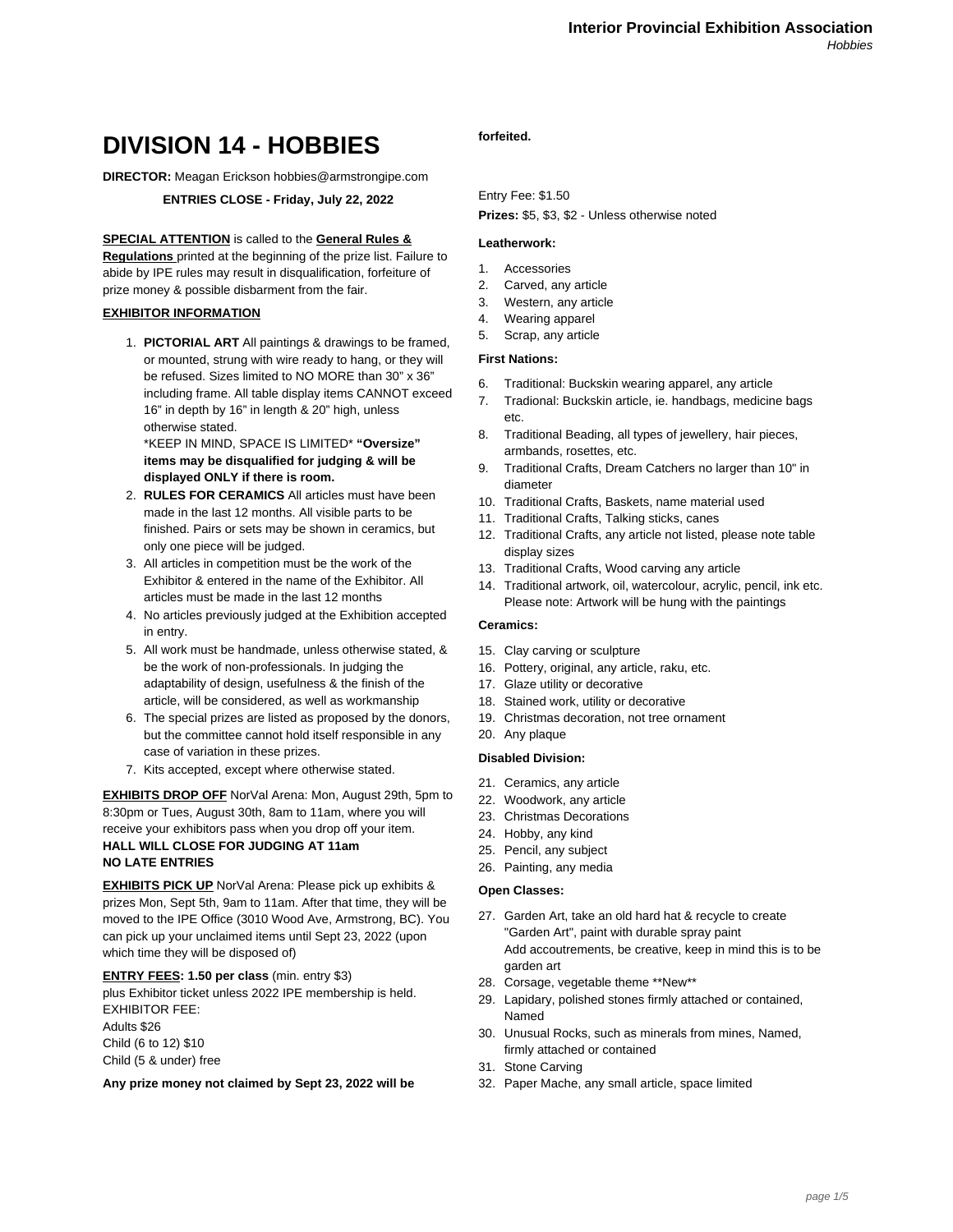- 33. Fabric Painting, any technique
- 34. Tie Dyeing, any small article (Adult only) Must create with two or more colours
- 35. Decorated Egg (1 only) Ukrainian Easter
- 36. Decorated Egg (1 only) other than Ukrainian
- 37. Model Kit, assembled by exhibitor, must be mounted on a firm base or it will be refused
- 38. Plaque or wall hanging, original, not wood or ceramic, limited space. maximum size 16" X 20"
- 39. Handcrafted candle, presentation to be considered, no store-bought candles
- 40. Homemade Soap not less than 2½ or more than 4 bars must list ingredients used, display on a base with full bar(s) & one bar cut to see composition, Judged on texture & uniformity
- 41. Recycled material made into any useful object, name material used, please attach to object
- 42. Recycled material made into any decorative object, name material used, please attach to object
- 43. Salt Block Art, naturally formed, displayed on a base or it will not be accepted, no larger than 14" X 14" Must have a title clearly displayed
- 44. Binder Twine Art, be creative
- 45. Duct Tape, create a useful item entirely of duct tape, use colour or print/NO grey Please identify what item Is
- 46. Duct Tape create a decorative Item made entirely of duct tape, use any color or pint/NO grey Be colourful & creative
- 47. Wood Burls
- 48. Wood Carving, animals or birds
- 49. Wood Carving, cane staff not longer than 6ft
- 50. Wood Carving, any small article
- 51. Wood Carving, Wall plaques or flat panels
- 52. Fretwork, any small article
- 53. Scroll Saw, any small article
- 54. Wood, miniature replica
- 55. Wood Turning, lamps, etc.
- 56. Wood, Marquetry or inlay
- 57. Wood Burning, any article
- 58. Wood Working, using a vegetable design to create a vegetable image or carve a vegetable
- 59. Wood Working functional, ie: cutting board
- 60. Wooden Toy, puzzle or game
- 61. Wooden Bird House, decorative
- 62. Driftwood, sculpted by nature, clean, dried, judged on creativity must be titled, displayed as art
- 63. Fishing Flies, not less than 6 or more than 10, presentation to be considered
- 64. Floral Arrangement For dining, with a vegetable theme, no fresh flowers/fruit \*\*NEW\*\*
- 65. Floral wreath or swag, no fresh flowers
- 66. Pressed Flowers, framed presentation to be considered
- 67. Pressed Flowers, any article other than picture
- 68. Fingernail Art, apply nail art to a professional plastic nail tip size 1 to 5. use any material to create Original nail art, including foil, striping tape, gemstones etc., must be hand crafted, not store bought or decals. Each nail tip must be glued onto an orangewood stick or popsicle stick. Total of 10 nails to be displayed
- 69. Handcrafted Jewellery can include polymer beads
- 70. Boot Art: take 1 old cowboy boot & decorate the outside Fill the inside & create a piece of artwork, all floral additions should be either silk or dried, any size of boot is acceptable, No specific theme
- 71. Decorative Painting on wood
- 72. Decorative Painting on glass
- 73. Decorative Painting on metal
- 74. Decorative Painting on rock
- 75. Decorative Painting on ceramic tile 6" X 6"
- 76. Decorative Painting on any other material
- 77. Can you create something beautiful using origami, not less than 2 or more than 4 pieces.
	- Firmly attached to base, display creatively
- 78. Display of handmade paper made from pulp, maximum of 3, 8" X 8" Sheets
- 79. Stamping &/or Embossing
- 80. Scrap Booking, 1 unique page only, 12" X 12",must be in plastic sleeve
- 81. Scrap Booking, 1 unique page only, 8" X 8", must be in plastic sleeve
- 82. Basketry, identify material used, attach to object
- 83. Stained Glass Work, no steppingstones
- 84. Etched Glass Work
- 85. Christmas Angel, any material
- 86. Christmas Decoration, Tree ornament, artificial material
- 87. Christmas Decoration, other than tree ornament, artificial material, no ceramics
- 88. Christmas Decoration, Natural material
- 90. Christmas Wreath or Swag at least 75% natural material, maximum size 24" in diameter
- 91. Christmas Wreath or Swag, any other material, maximum size 24" in diameter
- 92. Christmas Stocking, original, no kits
- 93. Nativity Scene; handmade, any materials presentation to be considered 12"lx12"wx12"h
- 94. Acrylic Pouring \*\*NEW\*\* minimum two colors, vase, dish or other small decorative
- item
- 95. Fuse Beads, functional, useful or decorative

# **Collections:**

Unmounted collections to be firmly attached to base or tray, not to exceed 16" in depth x 16" in length & 20" in height, so they can be portable. **Presentation to be considered.**

- 97. Stamps, mounted on cardboard maximum 25 stamps
- 98. Belt Buckles, not less than 6 or more than 10
- 99. Collection of antique/old oilers \*\*NEW\*\* Display on a base, not less than 3 or more than 6
- 100. Vintage Postcards Pre 1960 firmly mounted, not less than 6 or more than 10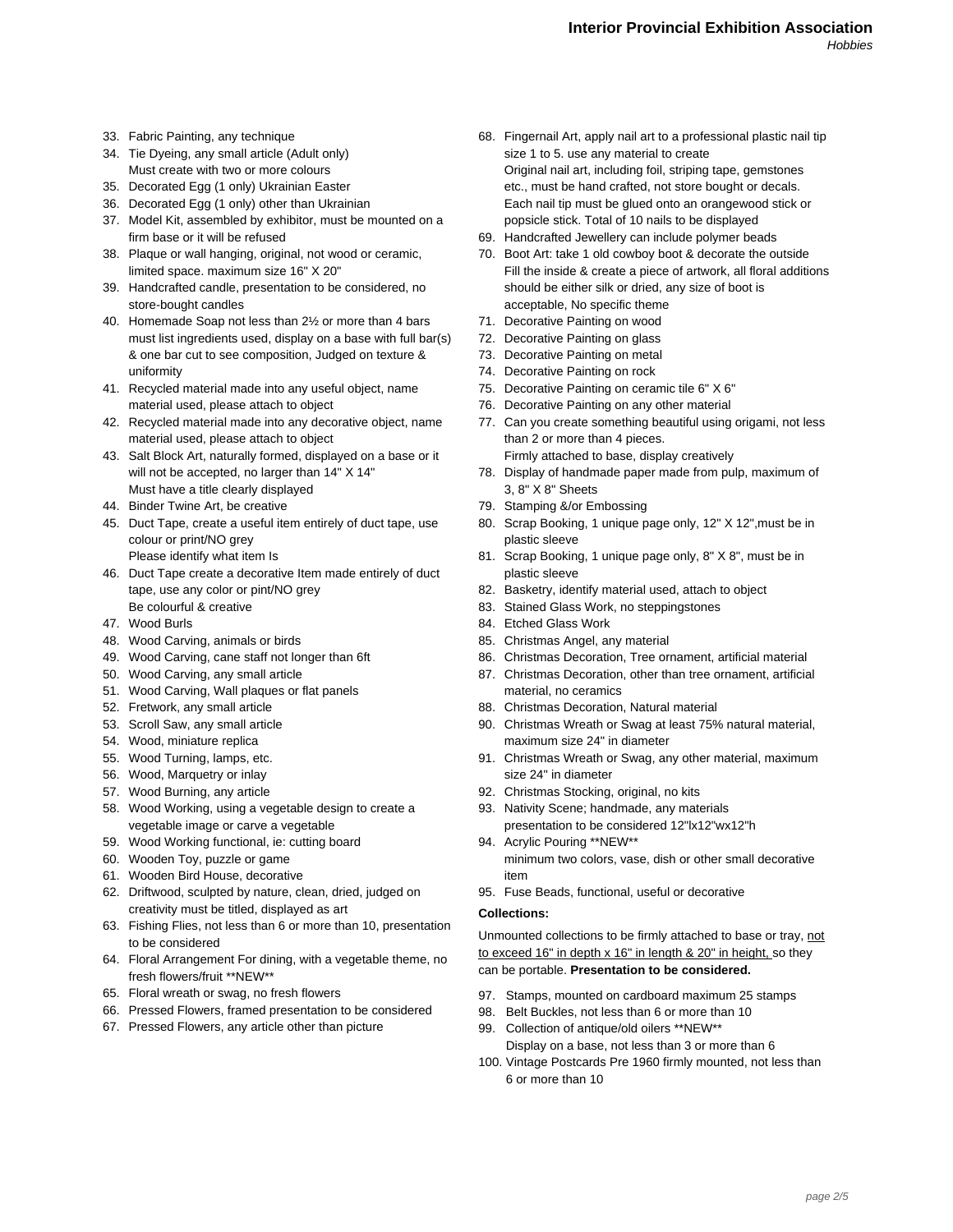- 101. Vintage Handkerchiefs, prior to 1960 not less than 6 or more than 10
- 102. Dolls, min 4 to 6 dolls, no barbie or barbie type
- 103. Figurines not less than 6 or more than 10, no toys, must be firmly mounted on a base
- 104. Share your favorite 4 pieces of Depression Glass Judged on variety/colors and uniqueness of items. Displayed on a base \*\*NEW\*\*
- 105. Cameras Pre 1988, not less than 3 or more than 6, must be mounted on a base
- 106. Key Chains of a similar theme, min. 6 to 10
- 107. Bells, not more than 6
- 108. Vintage Handbags, purses, clutches. firmly mounted or attached, not less than 4 or more than 6
- 109. Collection of antique or replica small tins Not less than 4 or more than 6 \*\*NEW\*\*
- 110. Collection of antique or replica beer steins, mount on base Min 4 to 6 tins \*\*NEW\*\*
- 111. Hot Wheels/Matchbox type, collectables not toys Mounted, min 6 to 10
- 112. Vintage License Plates: ie: different places, different years different shapes. Min 3 to 5 plates
- 113. Collection of antique/old unique doorknobs, on a base 4 to 6 different doorknobs min \*\*NEW\*\*
- 114. Sports, Team Sports, Individual Sports, or Sports personality, not less than 6 or more than 10 Items Pertaining to sports

#### **Displays:**

Not to exceed 16" x 16" x 20"

**Prizes:** \$15, \$10, \$5

Entry Fee: \$3.00

- 115. Original Items, prior to 1950 Collection to Be of One Class Item ie: tools, tins, toys, postcards, house artifacts, jewellery etc. & may be the property of an individual or group, arrangement & Information to be considered in placing. Must be mounted on a firm base
- 116. Artifacts & items of heirloom nature or work of modern-day people preserving ancient skills Must be mounted on a firm base

#### **Junior Division:**

**For girls & boys up to & including 12 years. PUT AGE ON ENTRY FORM. Unmounted collections to be displayed on firm base or tray, not to exceed 12" in depth x 12" in length x 20" in height**

- 117. Tie-Dyeing class Juniors ONLY-use 2 colors Any small article \*\*NEW\*\*
- 118. Celebrate our "2022" theme, make/paint paper mache vegetables, min. 2 to max.4 \*\*NEW\*\*
- 119. Fuse beads Craft \*\*New\*\*
- 120. To Help Show That "Our Roots Run Deep"-use a dried carrot, beet, or parsnip to make a vegetable head or person Decorate and NAME \*\*NEW\*\*
- 121. Model Kit assembled, not powered, no Lego
- 122. Use "perler type" beads to make vegetables \*\*NEW\*\* not larger than 5X3 or smaller than 1X1:to display include creation of bead stand
- 123. Wind Chimes, any material, no longer than 24"
- 124. Decorative Painting on any small Item
- 125. Beadwork any article
- 126. Junior Division: Unusual Rock, such as minerals from mines, named, min. 6 to 10, mounted
- 127. Woodwork, any small article
- 128. Collection of Superhero items, focus to be on 1 superhero, min.6 to 10
- 129. Collection of miniature farm machinery, min. 6 to 10
- 130. Collection of Shells, sea life, must be named, min.6 to 10 mounted or contained
- 131. Collection of Nature, ie: leaves, nests, bones, of same variety, named
- 132. Collection of moths, butterflies, named, must be cased, collected by exhibitor
- 133. Hobby any kind not listed, no stuffed toys or collections
- 134. Recycled Material made into a toy; name material used

# **Lego:**

Lego must be FIRMLY mounted on a base not to exceed 12" x 12". Judges will focus on creativity, originality, construction, being able to follow Lego theme rules and staying within the restricted sizes listed.

Lego theme: classes 135, 136,137, &138 choose from (a) create a multi-level dungeon/magic castle complete with firebreathing dragons OR (b) create a magical creature(s). Included name/title of your creation.

**NEW for 2022: WANTED Lego Artists!!** Attention lovers of Lego of all ages! Class #139 is an 13+ class that will need to follow the Dungeon/Magic Castle or magical creature theme as listed above whereas #140, also a 13+ class is an open class with no structured theme.

- 135. Original, Theme (as listed above), 3 to 5 years old
- 136. Original. Theme (as listed above), 6 & 7 years old
- 137. Original, Theme (as listed above), 8 & 9 years old
- 138. Original, Theme (as listed above) 10 to 12 years old
- 139. Original, Theme (as listed above), 13+ \*\*NEW\*\*
- 140. Original, Open (no theme/be creative), 13+ \*\*NEW\*\*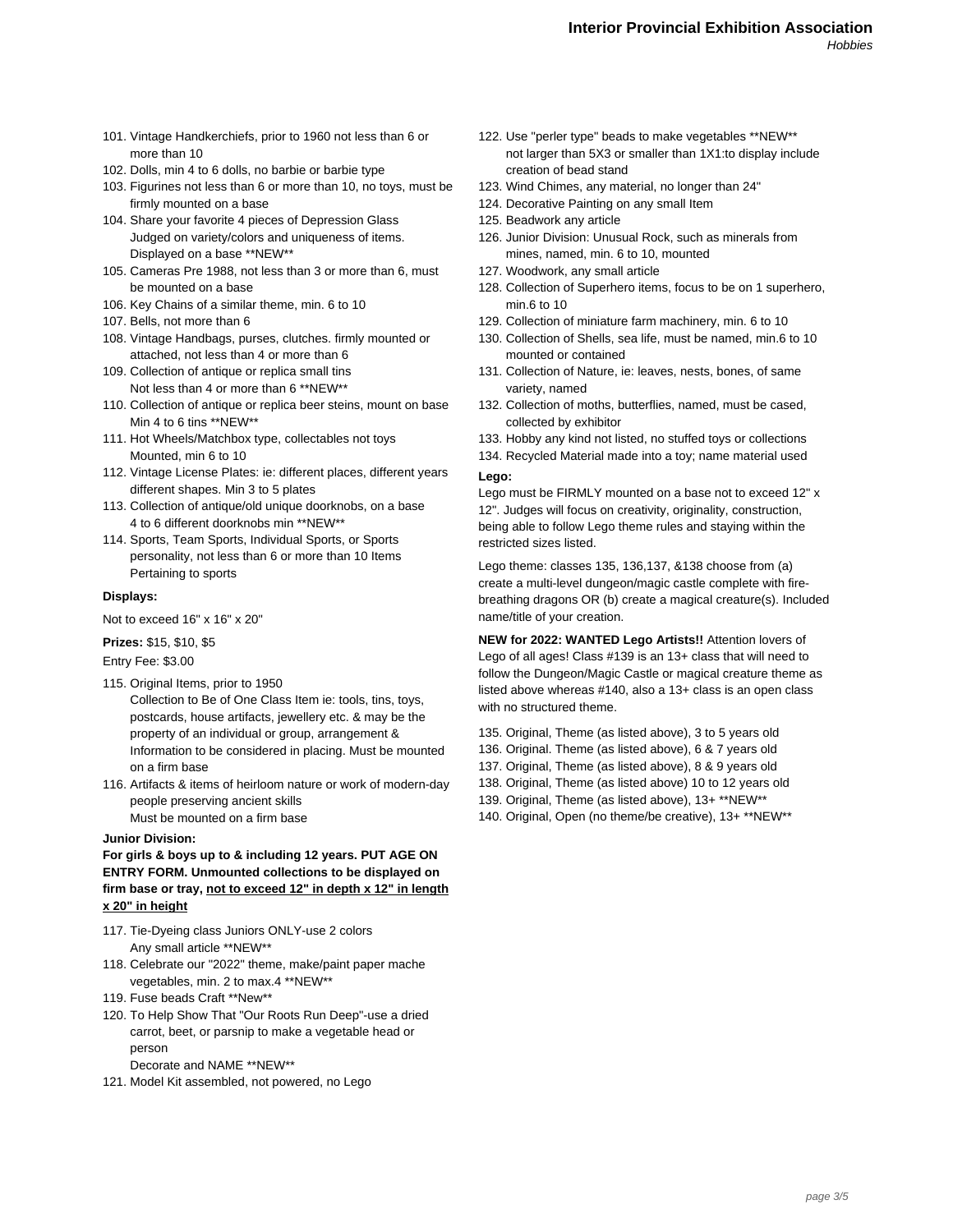## **Teen Division:**

Open to all teenagers. **Put age on entry form. Please put models on a base. Kits to be securely fixed to a base. Not to exceed 12" x 12" x 12"**

- 141. Create a MASK-paint,add embellishments, all considered in judging. To be a small face mask \*\*NEW\*\*
- 142. Make a special occasion card, accessories, paper making etc. will be considered in judging
- 143. Garden Art Take an old hard hat & recycle to create "Garden Art", paint/decorate with durable spray paint Add accoutrements, be creative, keep in mind this is to be Garden Art, & will be donated/displayed
- 144. Teen Tie-Dyeing , any small article Use minimum of at least 2 colors \*\*NEW\*\*
- 145. Models, Kit assembled, not powered
- 146. Decorative Painting on a rock
- 147. Clay Work, any small article
- 148. Duct Tape Creation Use duct tape to make a useful/or decorative item. No grey, black or brown duct tape Be colorful and creative
- 149. Woodwork, any small article
- 150. Hobby, any kind, not listed, no stuffed toys, no collections
- 151. Christmas Tree Ornament Use your creativity/imagination to make a Christmas Tree ornament to hang on the tree Homemade with natural or artificial products
- 152. Beadwork or Handmade Polymer Bead jewellery
- 153. Recycled Material made into a useful or decorative item; Name material used
- 154. Metal Work, any article
- 155. Fingernail Art, apply nail art to a professional plastic nail tip size 1 to 5. Use any material to create Original nail art, including foil, striping tape, gemstones etc., must be hand crafted, not store bought or decals. Each nail tip must be glued onto an orangewood stick or popsicle stick. Total of 10 nails to be displayed

## **Pictorial Art - Amateurs:**

**ALL paintings & drawings to be framed or mounted without GLASS, strung with wire & ready to hang OR will be refused. Size limited to 30" x 36" including frame.**

- 156. Oil, still life
- 157. Oil, animal or birds
- 158. Oil, Scene, original
- 159. Oil, original, pallet knife
- 160. Oil, portrait of person
- 161. Oil, copy, any subject, include photo of original
- 162. Watercolour, original, Nautical theme ie: row boats, sailboats, water, etc. \*\*NEW\*\*
- 163. Watercolour, Original any subjuct
- 164. Watercolour, portrait of person
- 165. Watercolour, copy, include photo of original
- 166. Watercolour Pencil, any subject
- 167. Pastel, original, any subject
- 168. Sepia, original, any subject
- 169. Acrylic, animals or birds
- 170. Acrylic, original, any subject not listed
- 171. Acrylic, pouring on canvas, use 2 colors minimum \*\*NEW\*\*
- 172. Mixed media or mosaic art, any subject
- 173. Ink,original any subject not listed
- 174. Ink, portrait of person
- 175. Ink Calligraphy-your favourite poem, verse or quote. Must be framed, no larger than 16" X 20"
- 176. Pencil drawing, animal subject
- 177. Pencil, portrait of person
- 178. Pencil, any other subject
- 179. Pencil Crayon, any subject
- 180. Original, painted cards, mounted ready to hang

## **First Time Adult IPE Exhibitors Only:**

- 181. Oil, any subject
- 182. Watercolour, any subject
- 183. Acrylic, any subject
- 184. Pencil &/or Pencil Crayon, any subject
- 185. Ink, any subject

## **Armstrong Area Then or Now:**

Landmarks titled

186. Oil

- 187. Watercolour
- 188. Pencil
- 189. Any other media, name medium

#### **Pictorial Art for those over 65:**

- 190. Oil, any subject
- 191. Watercolour 2022 IPE Theme-Vegetables/Gardens etc.
- 192. Acrylic, any subject
- 193. Pencil &/or Pencil Crayon, any subject